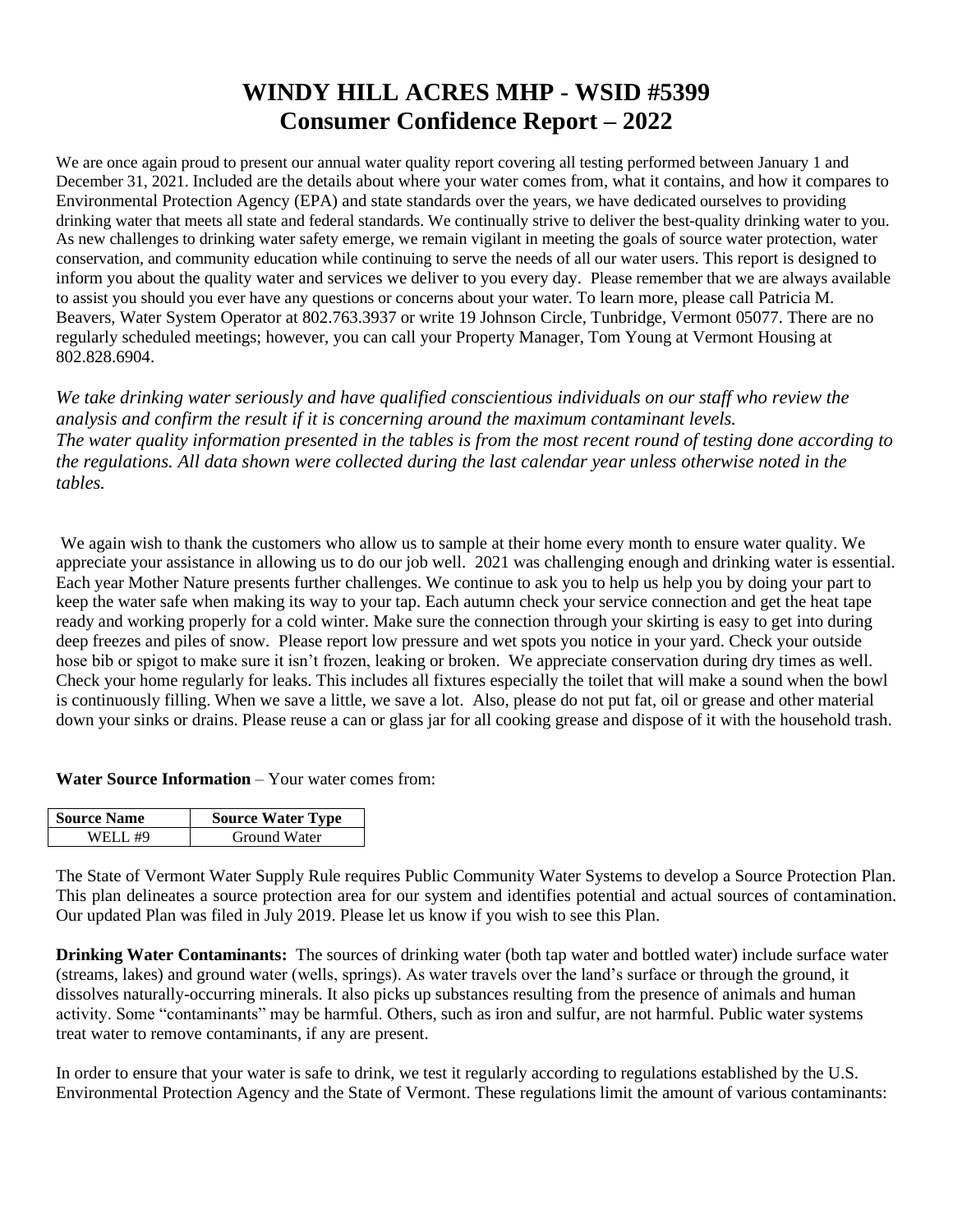*Microbial contaminants*, such as viruses and bacteria, which may come from sewage treatment plants, septic systems, agricultural livestock operations and wildlife

*Inorganic contaminants*, such as salts and metals, which can be naturally-occurring or result from urban storm water runoff, industrial or domestic wastewater discharges, oil and gas production, mining or farming.

*Pesticides and herbicides*, may come from a variety of sources such as storm water run-off, agriculture, and residential users.

*Radioactive contaminants*, which can be naturally occurring or the result of mining activity

*Organic contaminants*, including synthetic and volatile organic chemicals, which are by-products of industrial processes and petroleum production, and also come from gas stations, urban storm water run-off, and septic systems.

# Water Quality Data

The table below lists all the drinking water contaminants that we detected during the past year. It also includes the date and results of any contaminants that we detected within the past five years if tested less than once a year. The presence of these contaminants in the water does not necessarily show that the water poses a health risk.

**Terms and abbreviations** - In this table you may find terms you might not be familiar with. To help you better understand these terms we have provided the following definitions:

Action Level (AL): The concentration of a contaminant which, if exceeded, triggers treatment or other requirements which a water system must follow.

**Level 1 Assessment:** A level 1 Assessment is a study of the water system to identify potential problems and determine (if possible) why total coliform bacteria have been found in our water system.

**Level 2 Assessment:** A Level 2 Assessment is a very detailed study of the water system to identify potential problems and determine (if possible) why an E. coli MCL violation has occurred and/or why total coliform bacteria have been found in our water system on multiple occasions.

**Locational Running Annual Average (LRAA):** The average of sample analytical results for samples taken at a particular monitoring location during four consecutive calendar quarters.

**Maximum Contamination Level (MCL):** The "Maximum Allowed" MCL is the highest level of a contaminant that is allowed in drinking water. MCL's are set as close to the MCLG's as feasible using the best available treatment technology.

**Maximum Contamination Level Goal (MCLG):** The "Goal" is the level of a contaminant in drinking water below which there is no known or expected risk to human health. MCLG's allow for a margin of safety.

**Maximum Residual Disinfectant Level (MRDL):** The highest level of a disinfectant allowed in drinking water. Addition a disinfectant may help control microbial contaminants.

**Maximum Residual Disinfectant Level Goal (MRDLG):** The level of a drinking water disinfectant below which there is no known or expected risk to health. MRDLGs do not reflect the benefits of disinfectants in controlling microbial contaminants.

**Nephelometric Turbidity Unit (NTU):** NTU is a measure of the clarity of water. Turbidity in excess of 5 NTU is just noticeable to the average person.

**Parts per million (ppm) or Milligrams per liter (mg/l):** (one penny in ten thousand dollars)

**Parts per billion (ppb) or Micrograms per liter (ug/l):** (one penny in ten million dollars)

Parts per trillion (ppt) or Nanograms per liter (ng/l): (one penny in ten billion dollars)

**Picocuries per liter (pCi/L):** a measure of radioactivity in water

**Running Annual Average (RAA):** The average of 4 consecutive quarters (when on quarterly monitoring); values in table represent the highest RAA for the year.

**Treatment Technique (TT):** A required process intended to reduce the level of a contaminant in drinking water.

**90th Percentile:** Ninety percent of the samples are below the action level. (Nine of ten sites sampled were at or below this level).

**Per- and polyfluoroalkyl substances (PFAS):** a group of over 4,000 human-made chemicals (they do not occur naturally) that have been used in industry and consumer products worldwide and includes: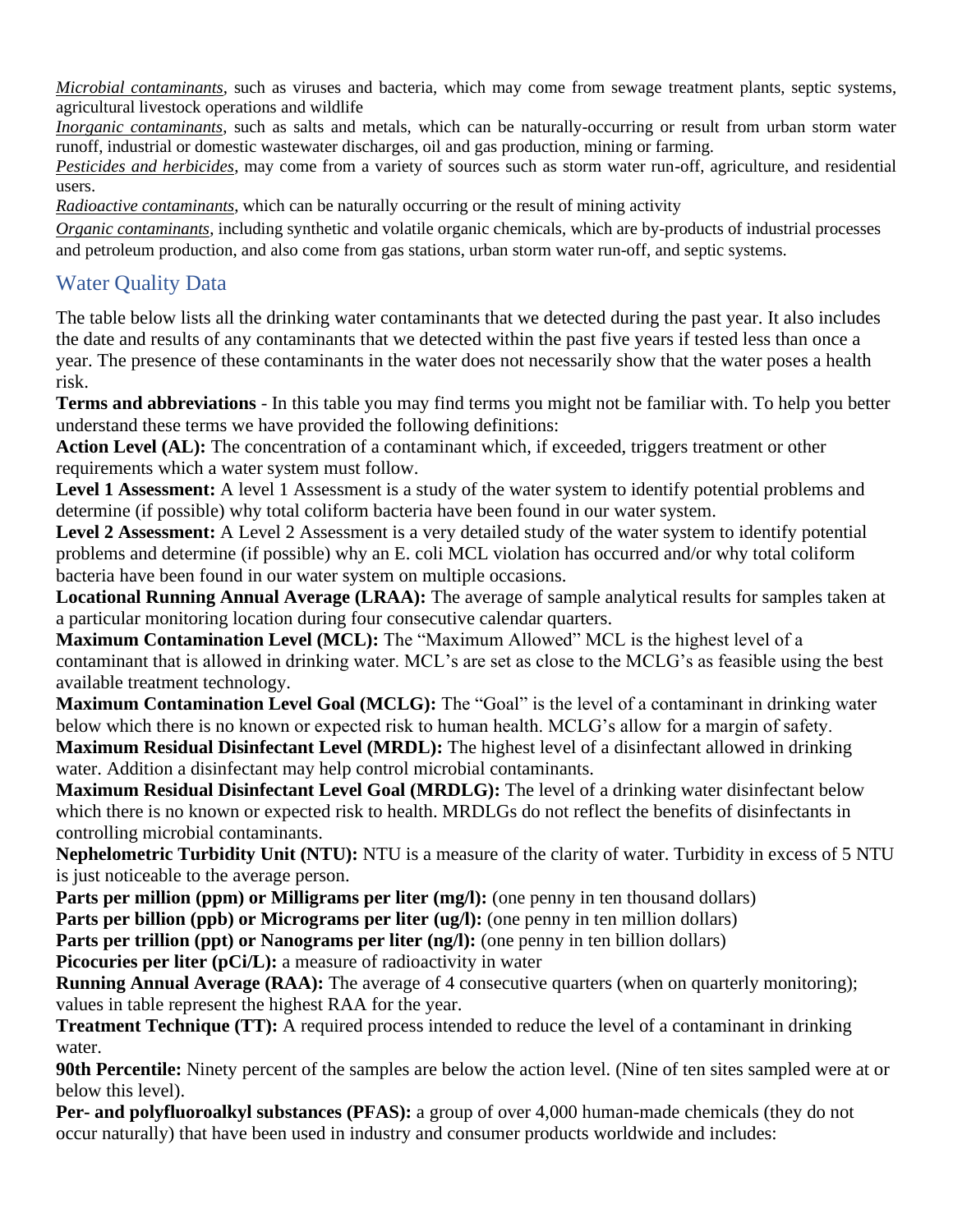**(PFNA): Perfluorononanoic Acid (PFOA): Perfluorooctanoic Acid (PFOS): Perfluorooctane Sulfonic Acid (PFHpA): Perfluoroheptanoic Acid (PFHxS): Perfluorohexane Sulfonic Acid (11Cl-PF3OUdS): 11-Chloroeicosafluoro-3-oxaundecane-1-sulfonic Acid (9Cl-PF3ONS): 9-Chlorohexadecafluoro-3-oxanonane-1-sulfonic Acid (DONA): 4,8-Dioxa-3H-perfluorononanoic Acid (HFPO-DA): Hexafluoropropylene Oxide Dimer Acid (NEtFOSAA): N-ethyl perfluorooctanesulfonamidoacetic Acid (NMeFOSAA): N-methyl perfluorooctanesulfonamidoacetic Acid (PFBS): Perfluorobutane Sulfonic Acid (PFDA): Perfluorodecanoic Acid (PFDoA): Perfluorododecanoic Acid (PFHxA): Perfluorohexanoic Acid (PFTA): Perfluorotetradecanoic Acid (PFTrDA): Perfluorotridecanoic Acid (PFUnA): Perfluoroundecanoic Acid**

### Detected Contaminants WINDY HILL ACRES MHP

| <b>Disinfection Residual   RAA   RANGE \</b> |                                           |  | Unit   MRDL   MRDLG   Typical Source |
|----------------------------------------------|-------------------------------------------|--|--------------------------------------|
|                                              |                                           |  |                                      |
| Chlorine                                     | $0.183 \mid 0.100 - 0.200 \mid mg/l \mid$ |  | Water additive to control microbes   |

| <b>Chemical</b>     | <b>Collection</b> | <b>Highest</b> |          |     |    |    |                                       |
|---------------------|-------------------|----------------|----------|-----|----|----|---------------------------------------|
| <b>Contaminants</b> | <b>Date</b>       | <b>Value</b>   | Range    |     |    |    | Unit   MCL   MCLG   Typical Source    |
|                     |                   |                |          |     |    |    |                                       |
| Nitrate             | 02/09/2021        | 0.27           | $0.27 -$ | ppm | 10 | 10 | Runoff from fertilizer use; Leaching  |
|                     |                   |                | 0.27     |     |    |    | from septic tanks, sewage; Erosion of |
|                     |                   |                |          |     |    |    | natural deposits                      |

| <b>Disinfection</b><br><b>ByProducts</b> | <b>Collection</b><br>Year | <b>Highest</b><br>LRAA |         |     |    |   | Range   Unit   MCL   MCLG   Typical Source |
|------------------------------------------|---------------------------|------------------------|---------|-----|----|---|--------------------------------------------|
|                                          |                           |                        |         |     |    |   |                                            |
| Total                                    | 2020                      |                        | $1 - 1$ | ppb | 80 | 0 | By-product of drinking water               |
| Trihalomethanes                          |                           |                        |         |     |    |   | chlorination                               |

| <b>Lead and</b><br><b>Copper</b> | <b>Collection</b><br>Year | 90th<br><b>Percentile</b> | Range   | <b>Unit</b> | $AL^*$ | <b>Sites</b><br>Over<br><b>AL</b> | <b>Typical Source</b>                      |
|----------------------------------|---------------------------|---------------------------|---------|-------------|--------|-----------------------------------|--------------------------------------------|
|                                  |                           |                           |         |             |        |                                   |                                            |
| Lead                             | 2021                      | 0                         | $0 - 0$ | ppb         | 15     | 0                                 | Corrosion of household plumbing systems;   |
|                                  |                           |                           |         |             |        |                                   | Erosion of natural deposits                |
| Copper                           | 2021                      | 0.016                     | 0 -     | ppm         | 1.3    | 0                                 | Corrosion of household plumbing systems;   |
|                                  |                           |                           | 0.032   |             |        |                                   | Erosion of natural deposits; Leaching from |
|                                  |                           |                           |         |             |        |                                   | wood preservatives                         |

\*The lead and copper AL (Action Level) exceedance is based on the 90th percentile concentration, not the highest detected result.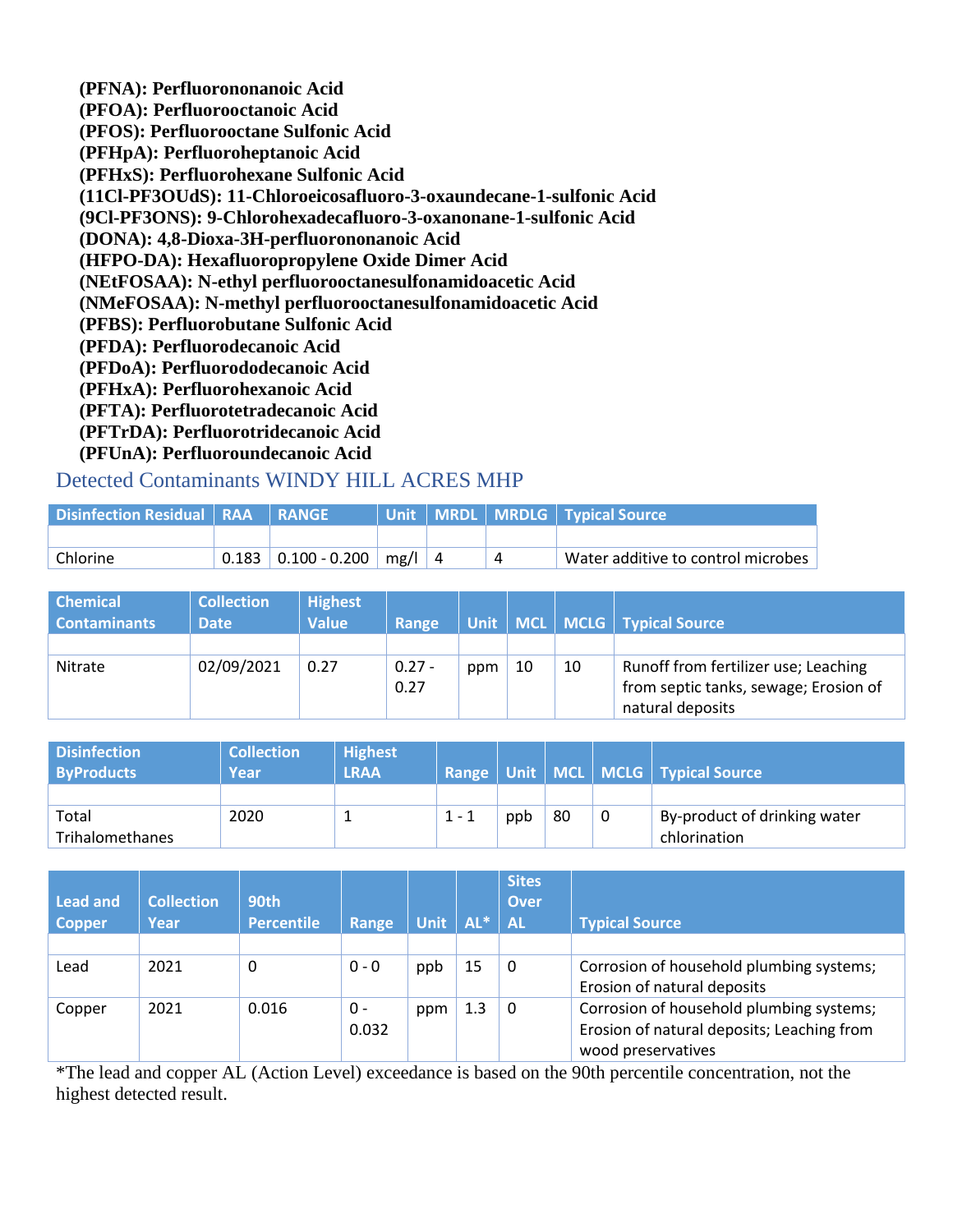# Health Information Regarding Drinking Water

Some people may be more vulnerable to contaminants in drinking water than the general population. Immunocompromised persons such as persons with cancer undergoing chemotherapy, persons who have undergone organ transplants, people with HIV/AIDS or other immune system disorders, some elderly, and infants, can be particularly at risk from infections. These people should seek advice about drinking water from their health care providers. EPA/CDC guidelines on appropriate means to lessen the risk of infection by cryptosporidium and other microbiological contaminants are available from EPA's Safe Drinking Water Hotline (1-800-426-4791). Drinking water, including bottled water, may reasonably be expected to contain at least small amounts of some contaminants. The presence of contaminants does not necessarily indicate that the water poses a health risk. More information about contaminants and potential health effects can be obtained by calling the Safe Drinking Water Hotline.

If present, elevated levels of lead can cause serious health problems, especially for pregnant women and young children. Lead in drinking water is primarily from materials and components associated with service lines and home plumbing. WINDY HILL ACRES MHP is responsible for providing high quality drinking water, but cannot control the variety of materials used in plumbing components. When your water has been sitting for several hours, you can minimize the potential for lead exposure by flushing your tap for 30 seconds to 2 minutes before using water for drinking or cooking. If you are concerned about lead in your drinking water, you may wish to have your water tested. Information on lead in drinking water, testing methods, and steps you can take to minimize exposure is available from the Safe Drinking Water Hotline or at [http://www.epa.gov/safewater/lead.](http://www.epa.gov/safewater/lead)

### Distribution Information

*Please share this information with all the other people who drink this water, especially those who may not have received this notice directly (for example, people in apartments, nursing homes, schools, and businesses). You can do this by posting this notice in a public place and distributing copies by hand or mail.*

#### **Per- and Polyfluoroalkyl Substances (PFAS) are contaminants you may see reported in your Consumer Confidence Report (CCR) for the first time. What are PFAS?**

PFAS are a group of over 4,000 human-made chemicals (they do not occur naturally) that have been used in industry and consumer products worldwide since at least the 1950s. These chemicals are used to make household and commercial products that resist heat and chemical reactions and repel oil, stains, grease, and water. Some common products that may contain PFAS include non-stick cookware, water-resistant clothing and materials, cleaning products, cosmetics, food packaging materials, and some personal care products. Due to their resilient chemical nature, they don't readily degrade once they are released into the environment. In addition, the common use of these chemicals in industry and consumer products has led to their widespread impact on the environment. The impact of these chemicals on your drinking water continues to be studied. **Why are PFAS being tested in my drinking water?**

In May 2019, Act 21 (S.49), an act relating to the regulation of per- and polyfluoroalkyl substances (PFAS) in drinking and surface waters, was signed by Governor Scott. This Act provides a comprehensive framework to identify PFAS contamination and to issue new rules to regulate PFAS levels in drinking water.

### **What if PFAS have been detected in my drinking water?**

Act 21 set an interim standard for the detected concentration of five PFAS in drinking water, or the combined concentration of any of the 5 PFAS, which should not exceed **20 parts per trillion (ppt).** The interim standard is based on the Health Advisory established by the Vermont Department of Health. The five PFAS are: